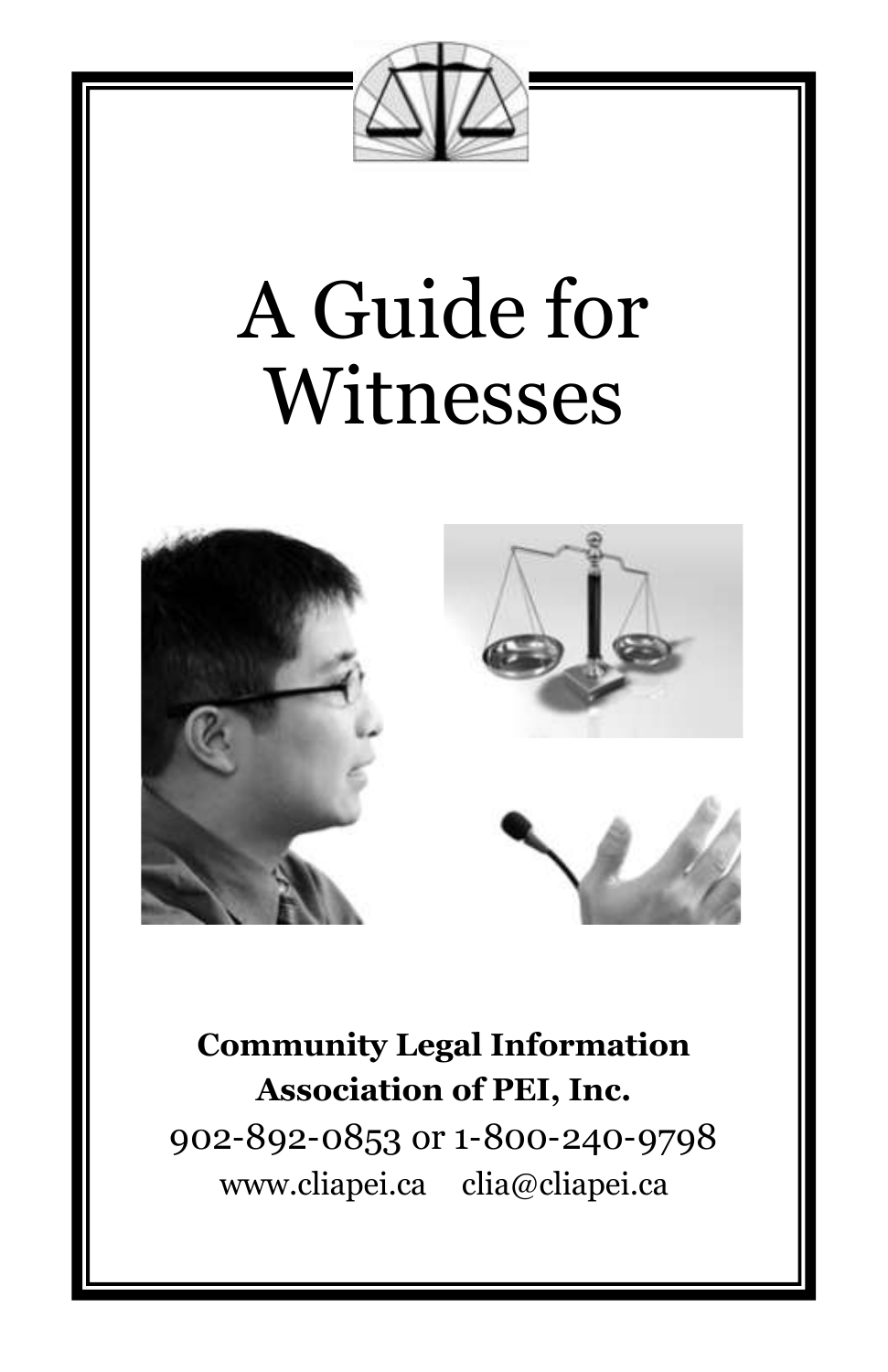

# **Introduction**

You may be called as a witness for either a criminal or civil trial. This pamphlet explains your rights and responsibilities as a witness in the **criminal courts** of Prince Edward Island.

If you are a victim of crime and will be appearing as a witness for the Crown Attorney in a criminal case, you may wish to call Victim Services at 902368-4582 or 902-888-8217 for information and assistance.

If you will be appearing as a witness for the Crown Attorney in a criminal case, you can take your questions to the Crown Attorney.

If you will be appearing as a witness for the defence in a criminal case, you can take your questions to the defence lawyer.

A trial is held when a person who has been charged with a criminal offence pleads "not guilty". You may be called as a witness by either the Crown Attorney, who is the lawyer acting for the state, or the defence lawyer who is acting for the accused. You could be called as a witness by both lawyers.

As a witness, you have an important duty. The testimony of witnesses is an important source of information for the courts and helps the judge decide whether the accused is guilty or not guilty.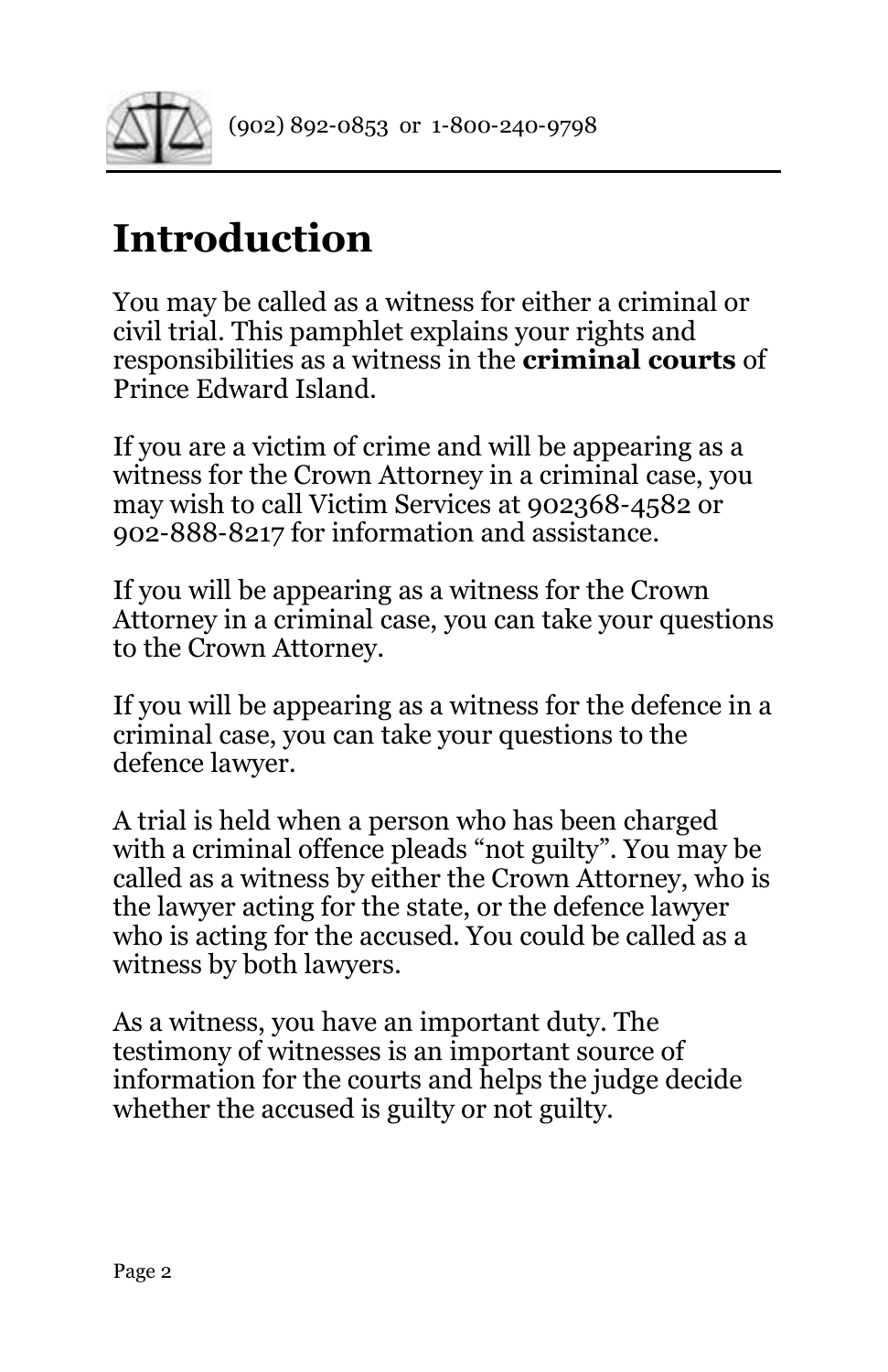

# **Before You Testify in Court**

# **What is a subpoena?**

A subpoena is a court order that tells you to appear in court at a specified date, time and place to give evidence. You may wish to show the subpoena to your employer to arrange for time off to attend court.

If you are unable to attend court because of a serious circumstance, you should immediately contact the lawyer who subpoenaed you. If you fail to obey a subpoena, a warrant may be issued for your arrest or you may be charged with contempt of court. If you are found guilty of contempt of court, you may be fined or given a jail term and you will have a criminal record.

You can contact the lawyer who subpoenaed you to make an appointment to prepare for court. It is a good idea to contact the lawyer before the court date to be sure the trial is going ahead as scheduled.

If you are subpoenaed by one lawyer and later contacted by the opposing lawyer, it is okay to talk to both. However, you are under no legal obligation to do this.

If you have any questions, speak to the lawyer who had you subpoenaed. You also have a right to seek advice from an independent lawyer, although a witness is not usually represented by a lawyer.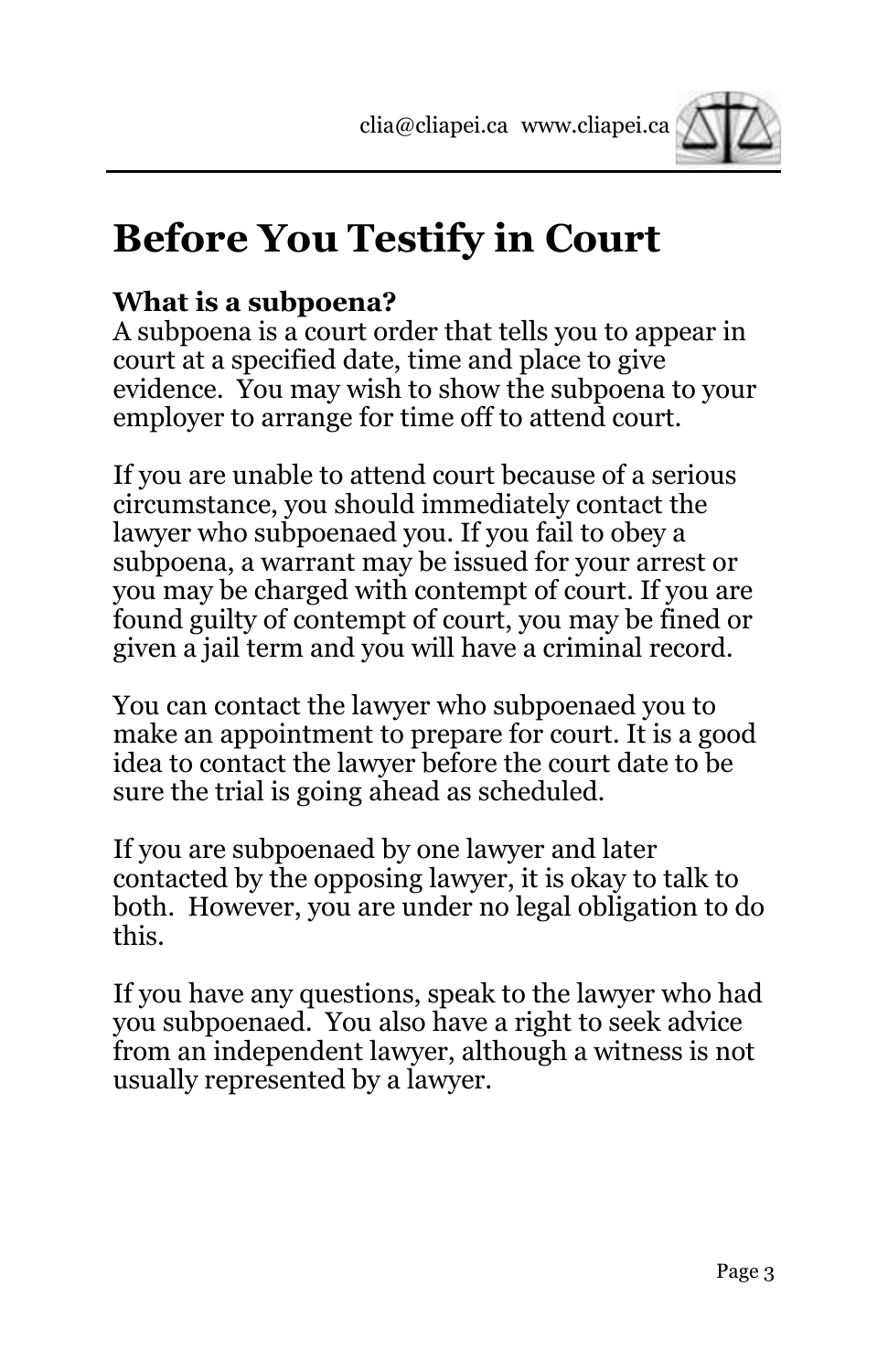

#### **How do I prepare for giving evidence in court?**

Before going into court to give your testimony, try to remember details about what happened, such as conversations, who was present, dates, times, colours, distances and any other relevant facts. If you made notes at the time of the event, you may be allowed to take these into court with you. Ask one of the lawyers if this is possible. If you signed a statement for the police at the time of their investigation and cannot remember what you said, you may arrange with the Crown Attorney to see it again.

#### **What do I do when I arrive in court?**

It is important that you arrive at the courtroom at least 15 minutes before the time given on the subpoena. Make certain you know the location of the courthouse and allow enough time to find a parking space. When you get to the courthouse, ask the commissionaire where the case is being heard. The lawyer who subpoenaed you may have some questions to ask you before court begins.

A friend or family member may go with you to court.

If you are a witness for the Crown Attorney, let him or her know you have arrived. If you are a witness for the defence, let the defence lawyer know you have arrived.

Usually, a witness is asked to stay outside the courtroom until it is time to give evidence. After the witness is finished giving evidence, he or she may be allowed to stay in the courtroom for the rest of the trial.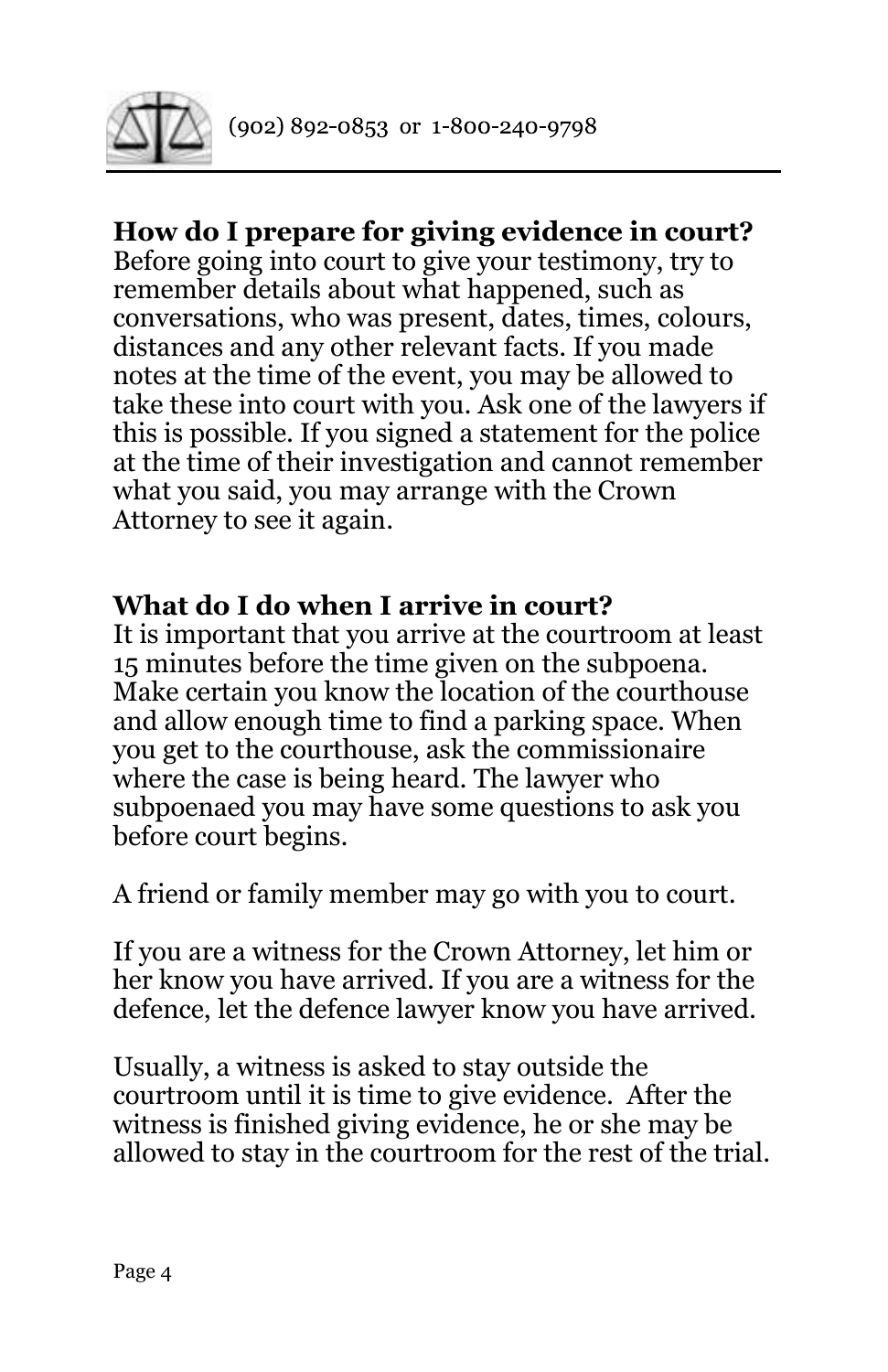

# **Testifying in Court**

# **What will happen in court?**

When it is your turn to answer questions, your name will be called and you will be directed to the witness stand. You will be asked to state your name and swear an oath to tell the truth. Most witnesses swear to the truth by placing their right hand on a Bible. If you do not wish to swear on the Bible, you can ask to solemnly affirm the truth. Inform the Crown Attorney or defence lawyer a few days before the trial if you prefer to affirm.

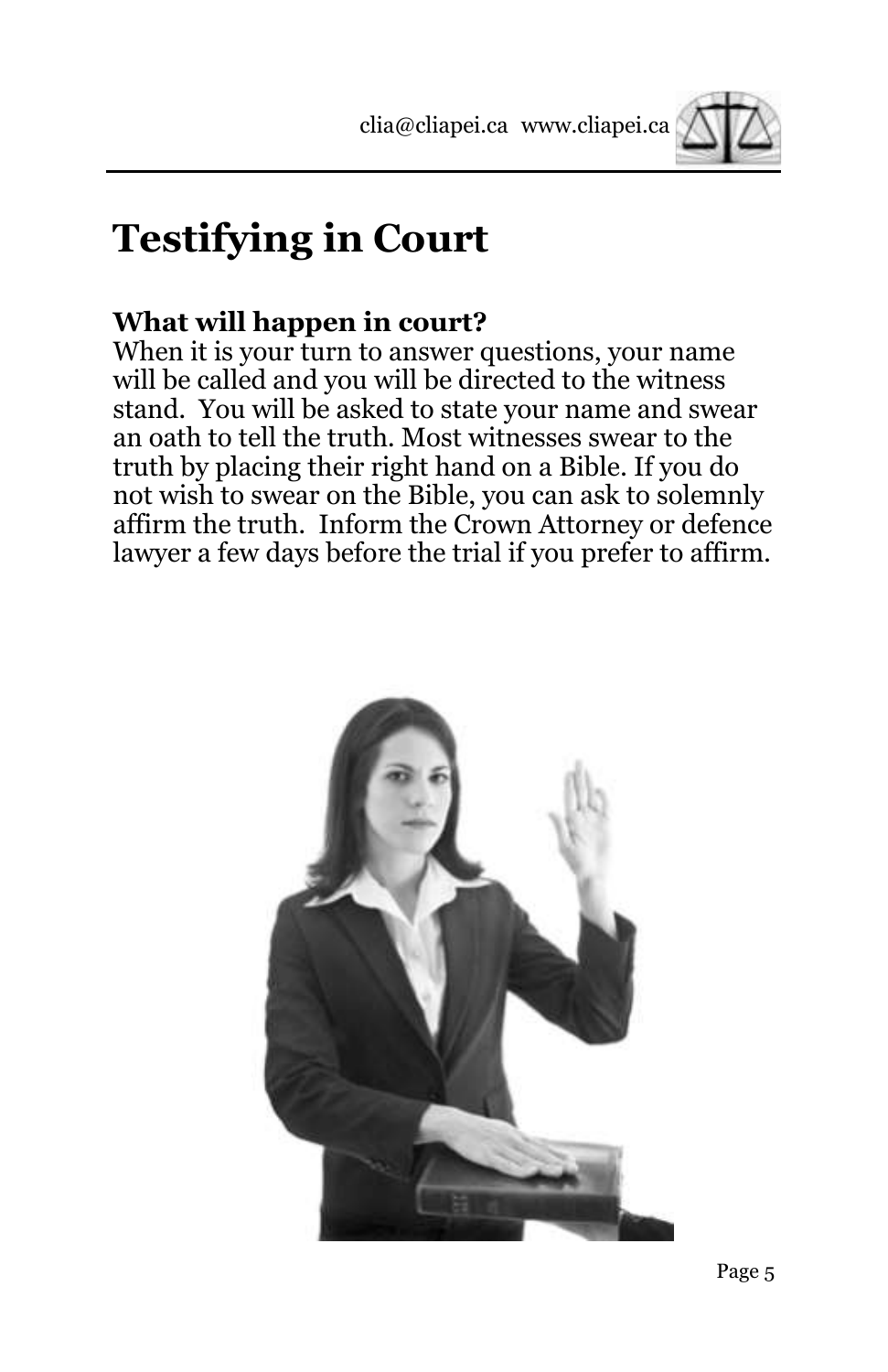

A young person under 14 may be called to serve as a witness in a trial. The *Canada Evidence Act* states that children and young people under the age of 14 can give evidence if they are able to understand and answer questions and promise to tell the truth.

Young people under 14 are not asked to take an oath or make an affirmation. Young witnesses must promise to tell the truth.

If you are asked to give your address, and do not wish to say it publicly, tell the judge when you are asked that you would prefer to not state it publicly.

The Crown Attorney's case is presented first. If you are a witness for the Crown Attorney, you will be questioned by him or her first. This is known as direct examination. When the Crown Attorney has finished, the defence lawyer will ask you questions. This is known as cross-examination.

The case for the defence is presented next. If you are a witness called by the defence, you will be questioned first by the defence lawyer and then cross-examined by the Crown Attorney.

While you are on the witness stand, the judge can ask you questions at any time.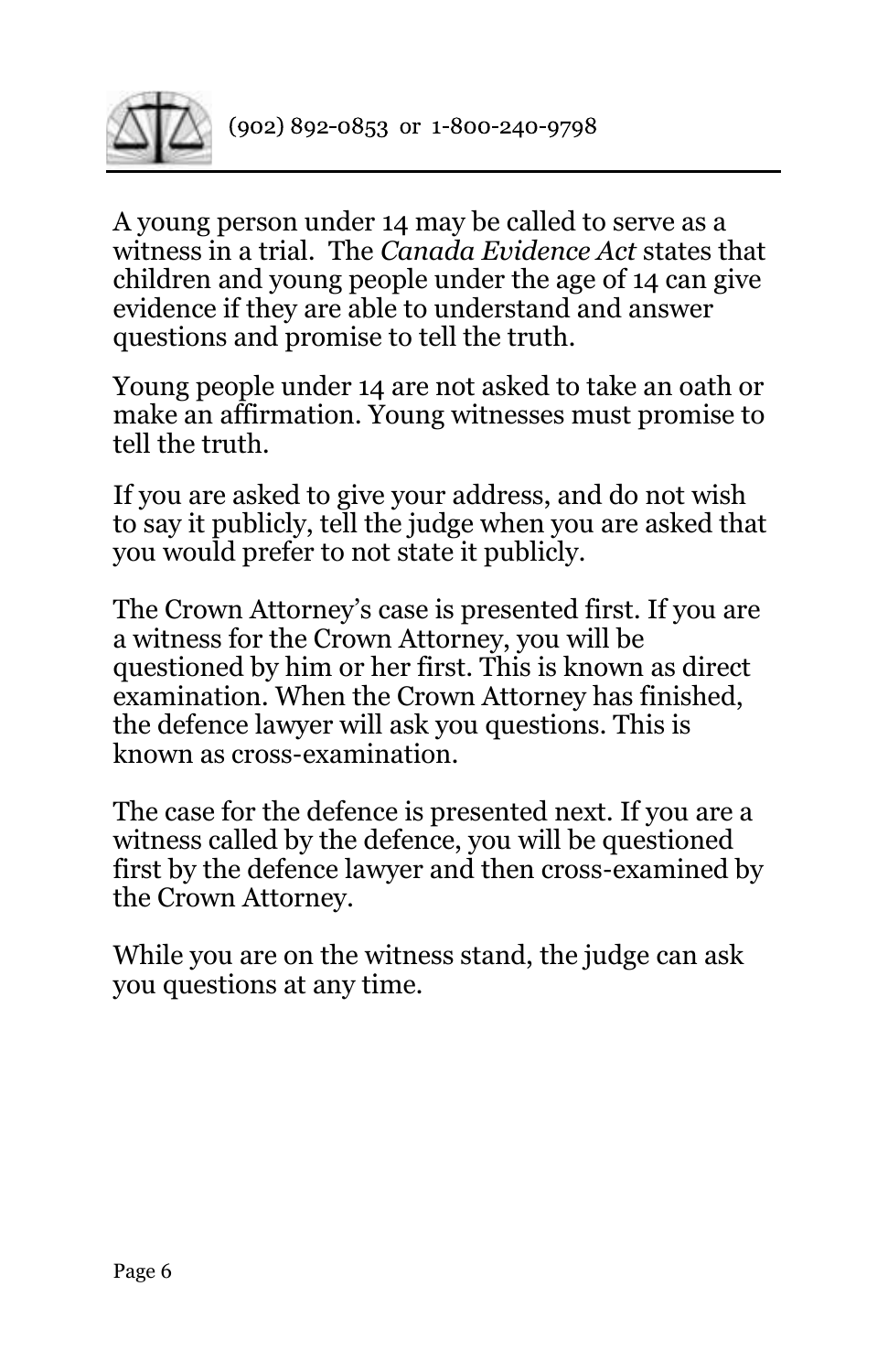

#### **Important:**

Both the Crown Attorney and the defence must follow rules of evidence when questioning witnesses. Neither the Crown Attorney nor the defence can ask leading questions of witnesses for its own side. A leading question is one that suggests its own answer. They must ask the kinds of questions that allow witnesses to use their own words. Leading questions are allowed in a cross-examination. The defence can ask leading questions of Crown witnesses and the Crown Attorney can ask leading questions of defence witnesses.



# **How should I behave in court?**

- Stand up when the judge enters or leaves the courtroom.
- Do not discuss your testimony with other witnesses.
- If a jury is present, do not talk to jurors.
- In court, your job is to answer the questions you are asked to the best of your memory.
- You should wear neat, clean clothing.
- Provincial Court judges are addressed as "Your Honour", "Sir" or "Madam". If the trial is in the Supreme Court, address the judge as "My Lord", "My Lady", "Sir" or "Madam".
- Follow the instructions of the judge.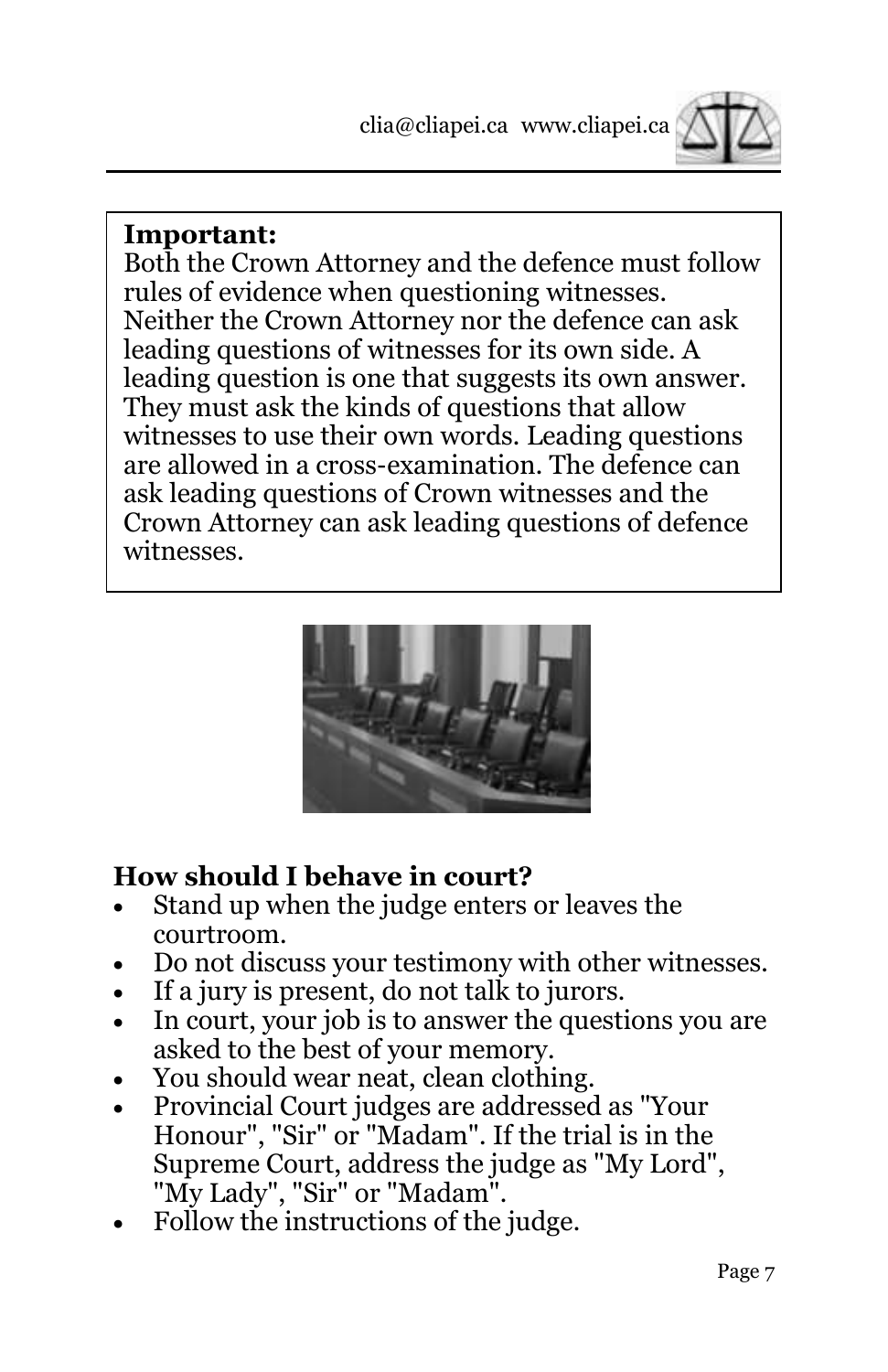

#### **What should I keep in mind when answering questions in court?**

It is normal and natural to feel nervous when answering questions in court. Take your time when you are giving evidence - there is no need to feel pressured.

If you don't understand a question, ask for the question to be repeated or asked in another way.

Be as clear as possible. Avoid phrases such as "I think" or "I guess". If you do not know the answer to a question, say so.

Answer the questions you are asked and then stop. The judge and jury are only interested in the facts. Don't give opinions or draw conclusions unless asked.

If you become upset during your testimony, ask the judge for time to regain your composure.

Always be courteous.

If you make a mistake in your evidence, inform the Crown Attorney or defence lawyer as quickly as possible so that the error may be corrected.

Speak clearly and loudly so that everyone in the courtroom can hear you. Do not shake or nod your head to indicate "yes" or "no". Your testimony may be recorded to create a transcript or record of the trial. The microphone does not make your voice sound louder in the court room.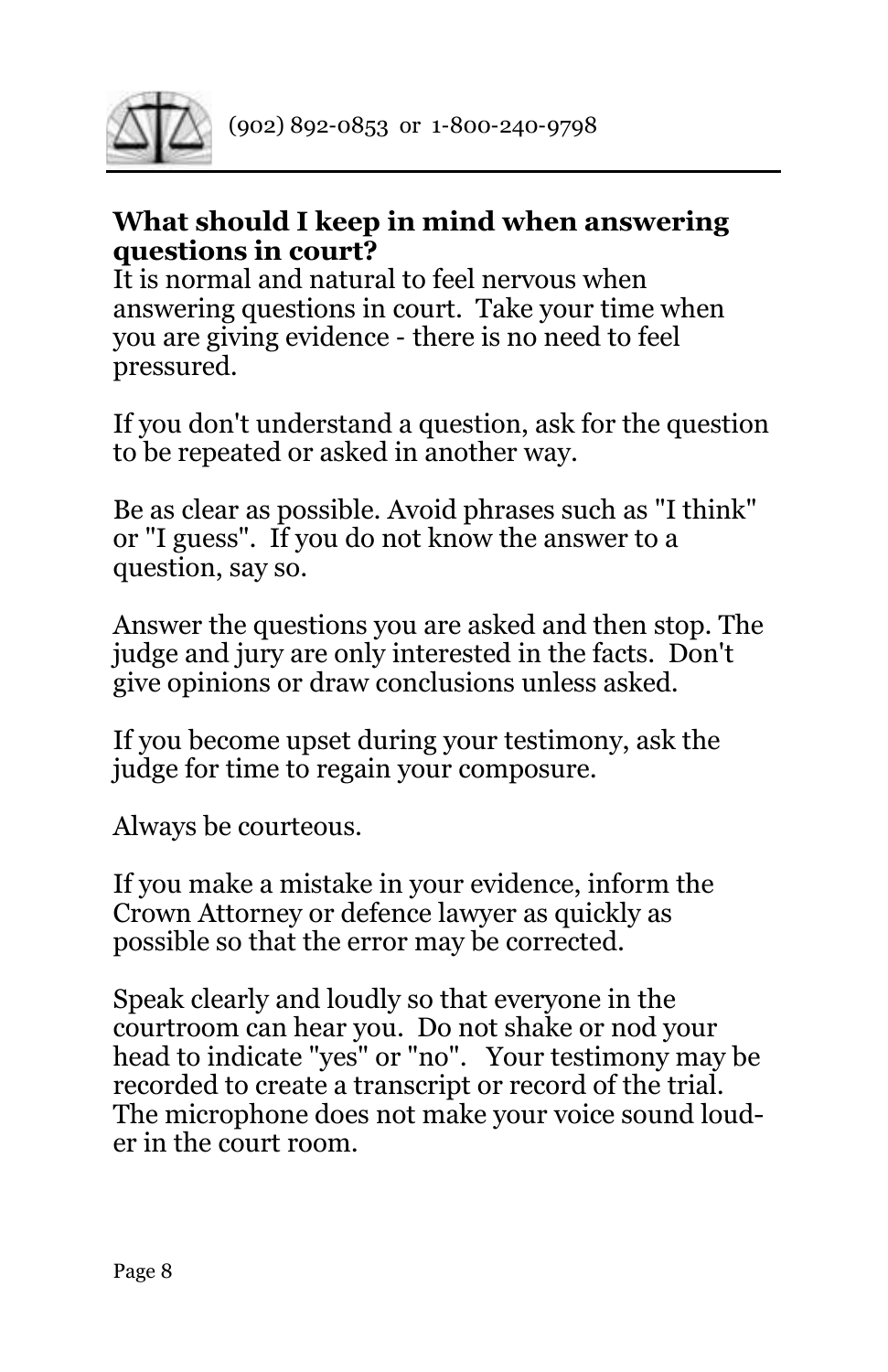

## **Do I have to answer every question I am asked?**

If a question is embarrassing for you to answer and seems irrelevant to the case, you may ask the judge if you have to answer. If the judge rules that the question is relevant, you will have to answer it.

You may not want to answer a question because you believe the answer might incriminate you and lead you to be charged with a crime. If the judge says you must answer the question and you still refuse to answer, you may be found in contempt of court and be punished for your conduct.

The *Canadian Charter of Rights and Freedoms*  protects witnesses against self-incriminating testimony. The Charter states that a witness who testifies in any proceeding has the right to not have any incriminating evidence used against him or her in another proceeding.

This does not apply to prosecution for perjury or giving contradictory evidence. If a witness lies after swearing or affirming to the truth, that witness may still be charged with perjury. If you find yourself in this situation, you may wish to consult your own lawyer.

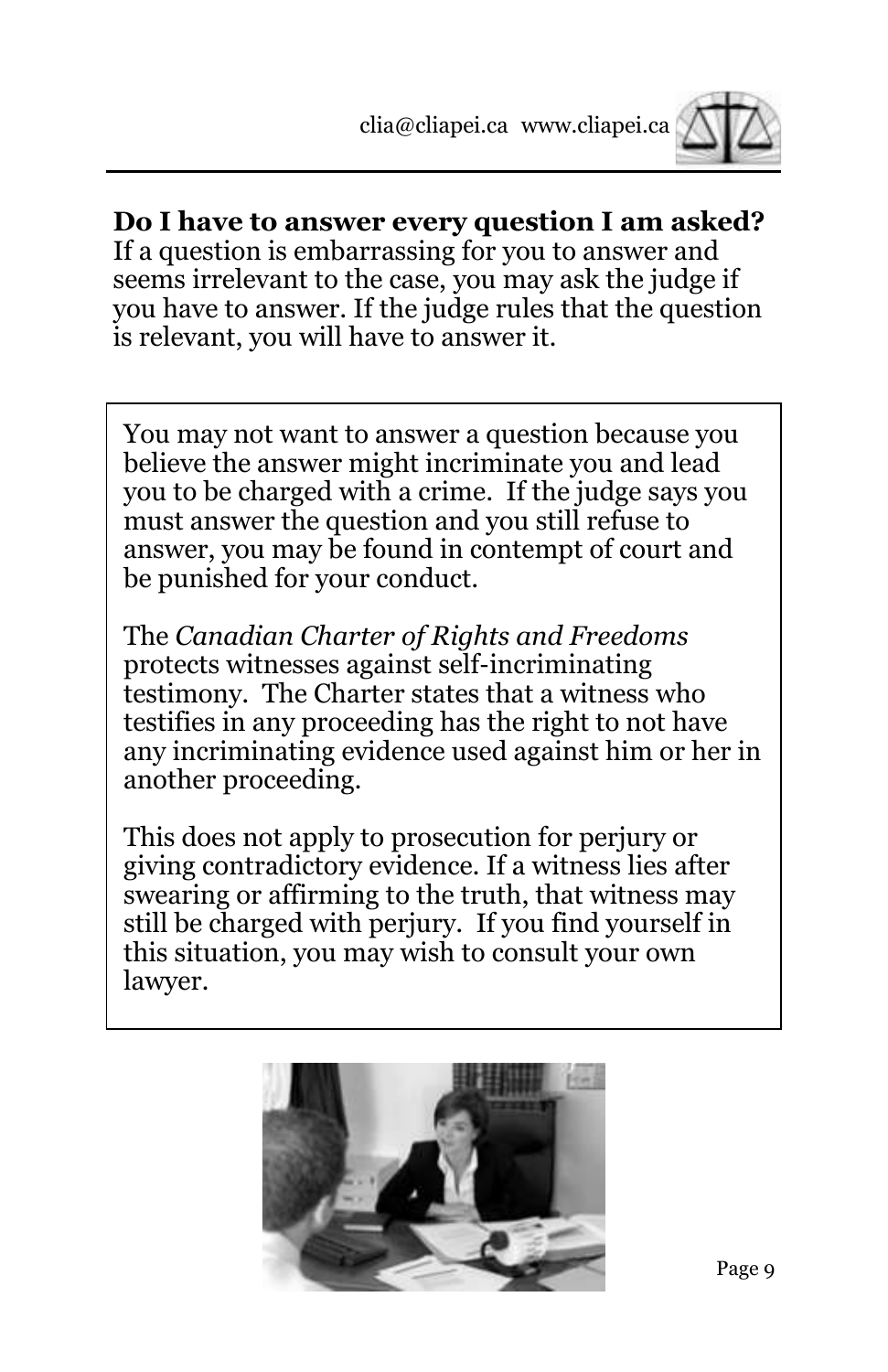

#### **How long do I have to spend in court?**

Court proceedings can be very complex, so there is no way of knowing how long each case will take. After you testify, you must stay in the courthouse until you are excused by the judge or until the case is finished for the day.



The judge may ask if there is any need for you to stay after you have

given evidence. If the answer from both the Crown Attorney and the defence lawyer is "no," you will be able to leave.

#### **What if someone tries to get me to change my evidence?**

If someone tries to get you to change your evidence, tell the police immediately. It is illegal for anyone to try to influence you.

A charge of obstructing justice may be laid against the person who is trying to influence your testimony.

#### **What happens if there is a delay or adjournment?**

If there is a delay or adjournment in the trial, the judge will usually set a new court date and time. The subpoena will continue to be in force for the new day.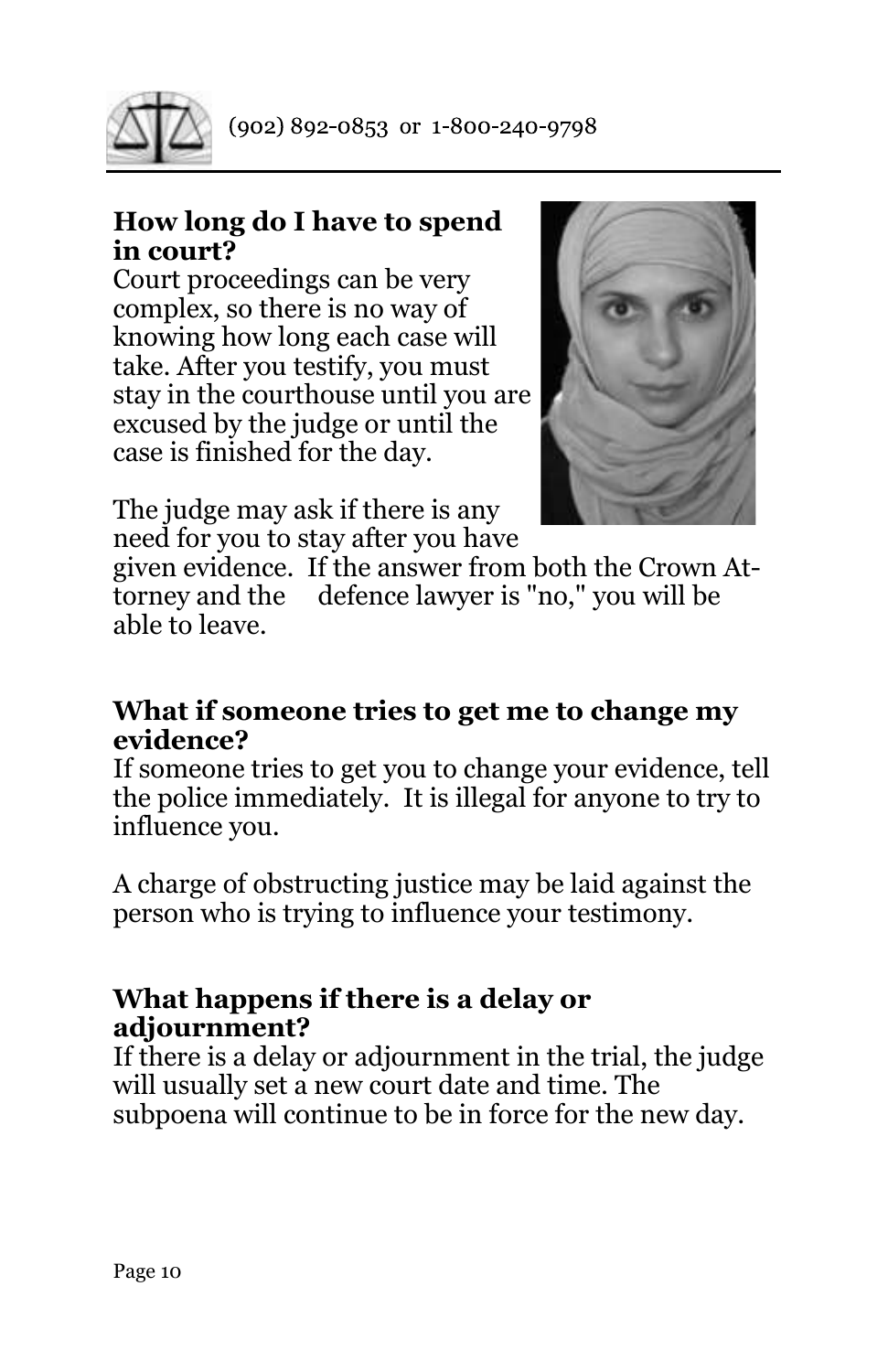

#### **Are there any childcare facilities in the courthouse?**

The courthouse does not provide childcare. You must make arrangements for someone to look after your children while you are in court.

# **Will I be paid for being a witness?**

Witnesses subpoenaed by the Crown Atttorney may receive a fixed daily rate plus mileage if they are coming from out of town. Out-of-province witnesses may also be compensated for travel, accommodation, and meals. Higher fees are paid to expert witnesses, who are asked to give their professional opinion about the matter before the court.

The police fill out witness fee forms for the Crown Attorney's witnesses stating the daily rate and all eligible expenses. These are processed and paid through the Office of the Attorney General or police departments. It is important that the police have your correct mailing address. Check with the police officer at court regarding witness fee procedures. Occasionally, witnesses are prepaid when they are served with a subpoena.

Defence witnesses may or may not be subpoenaed and do not usually get paid. If you are a defence witness who feels that you should be paid for your time, discuss it with the defence lawyer.

### **What will happen to the accused?**

If the accused is found not guilty, he or she will be allowed to go free.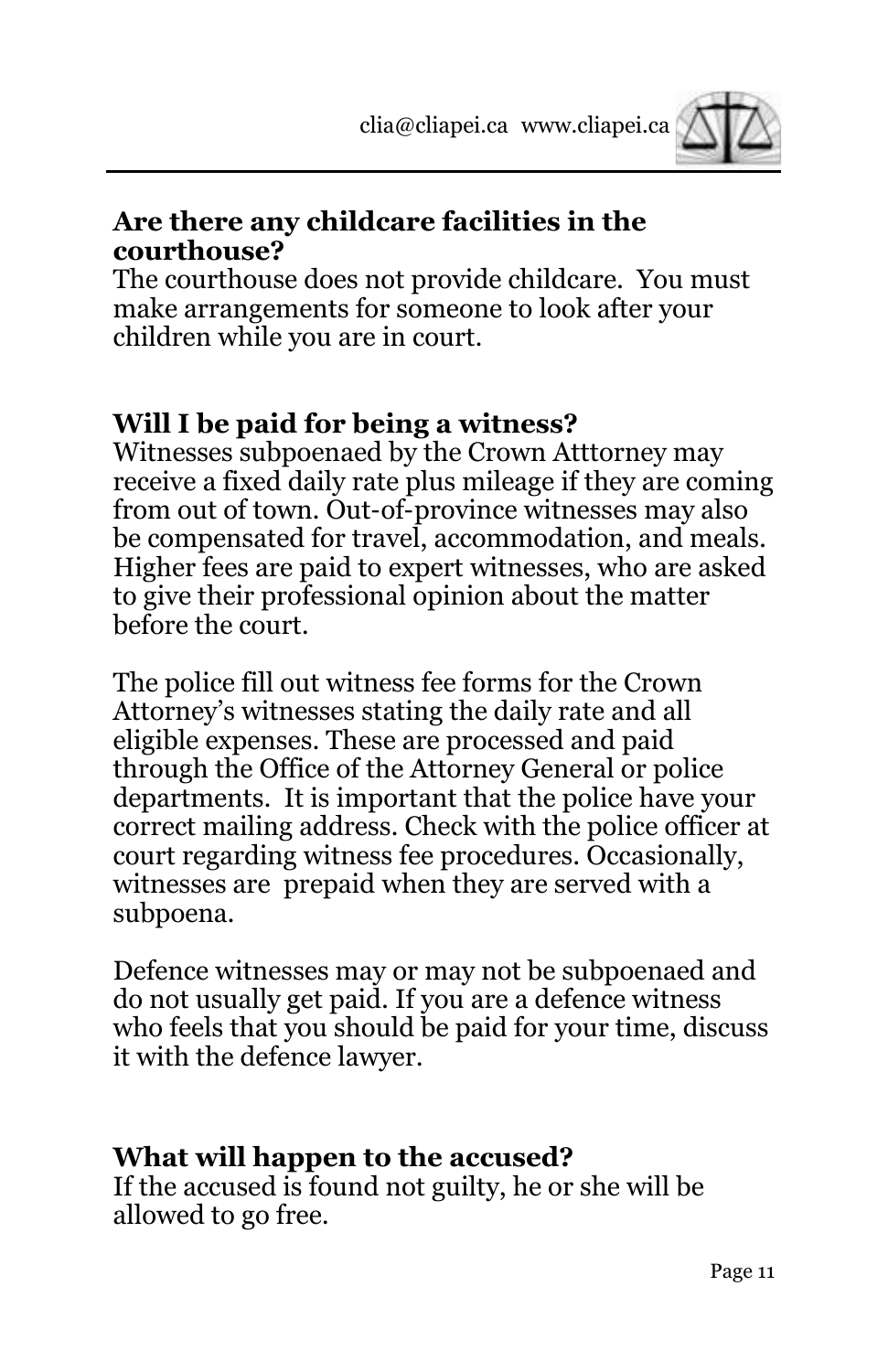If the accused is found guilty, he or she will be sentenced. Sentencing may happen on the same day or it may happen on a different day. CLIA has a pamphlet on "Sentencing" which provides more information about possible sentences.

#### **Are there any special protections available for witnesses who testify in criminal court?**

The *Criminal Code of Canada* contains a number of ways to make it easier for young (under 18) or vulnerable victims and witnesses to testify. These are called testimonial aids.

# **Testimonial aids** include the following:

- 1. Testifying by closed circuit TV or behind a screen
	- Young or vulnerable victims and witnesses can testify outside the courtroom by closed-circuit TV or behind a screen in the courtroom.
	- If the witness is over the age of 18, the judge can use discretion in approving an application that the witness testify outside the courtroom by closed-circuit TV or behind a screen. The judge will make an order if he or she believes it is necessary for the witness to give a full and candid account and it does not interfere with the proper administration of justice.
- 2. Testifying with a support person beside you
	- A support person can be present while young or vulnerable victims and witnesses testify.
	- If the witness is over the age of 18, the judge can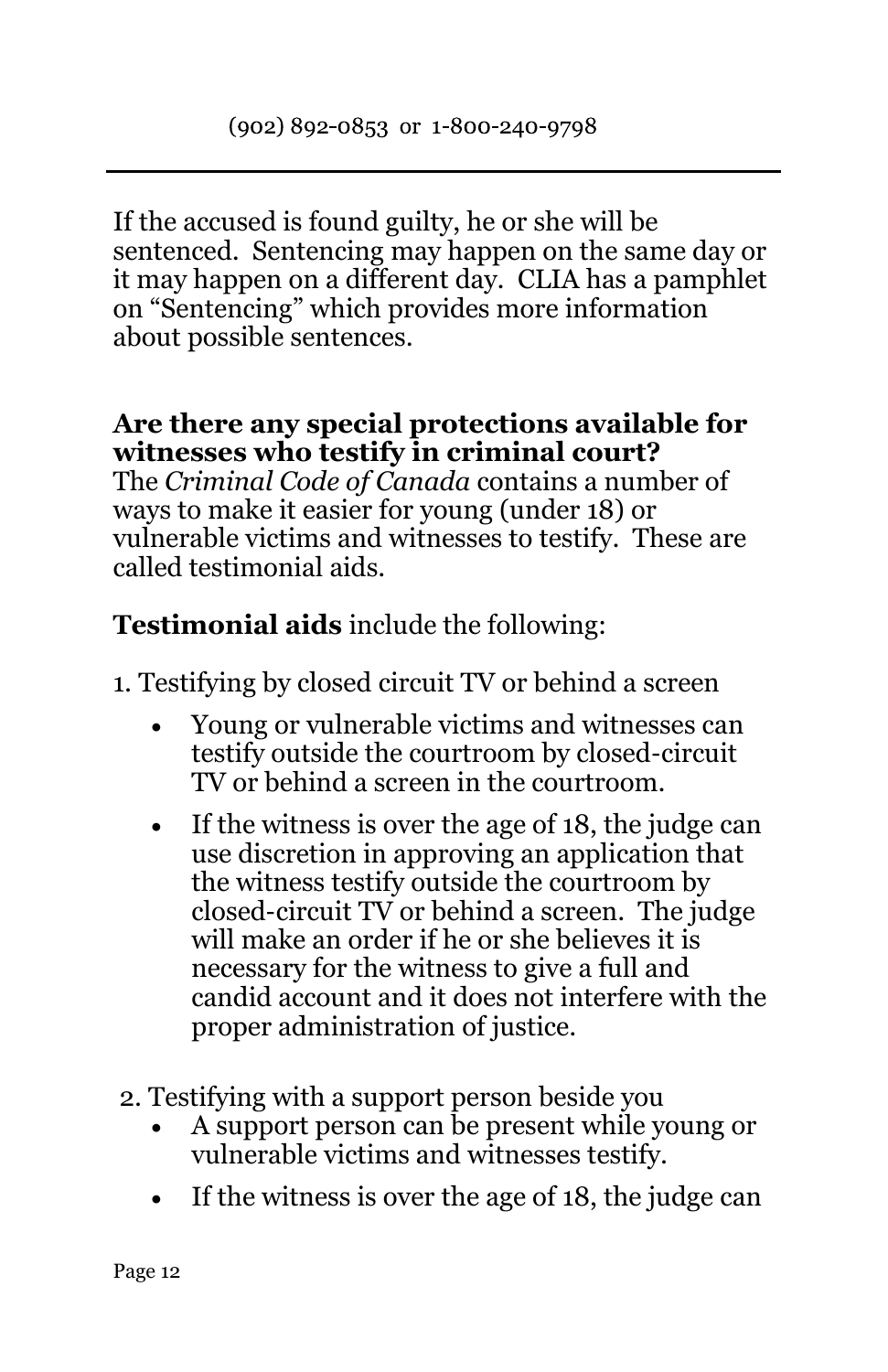

use discretion in approving an application that the witness be accompanied by a support person while testifying. The judge will make an order if he or she believes it is necessary for the witness to give a full and candid account and it does not interfere with the proper administration of justice.

- 3. Requiring the public to leave the courtroom
	- All or some members of the public may be required to leave the courtroom during all or part of the court proceedings involving young or vulnerable victims and witnesses.
- 4. Appointing a lawyer for cross-examination
	- Self-represented parties cannot cross-examine witnesses under 18. A lawyer will be appointed to conduct the cross-examination of young or vulnerable witnesses when the accused is representing himself or herself.
	- If the witness is over the age of 18, the judge can use discretion in approving an application to appoint a lawyer to cross-examine when the accused is self-represented. The judge will appoint a lawyer when he or she believes it is necessary in order for the witness to give a full and candid account and it does not interfere with the proper administration of justice.
- 5. Ordering a publication ban
	- In certain cases, publication bans will be ordered to prevent the publication, broadcast or transmission in any way of information that could identify a victim or witness.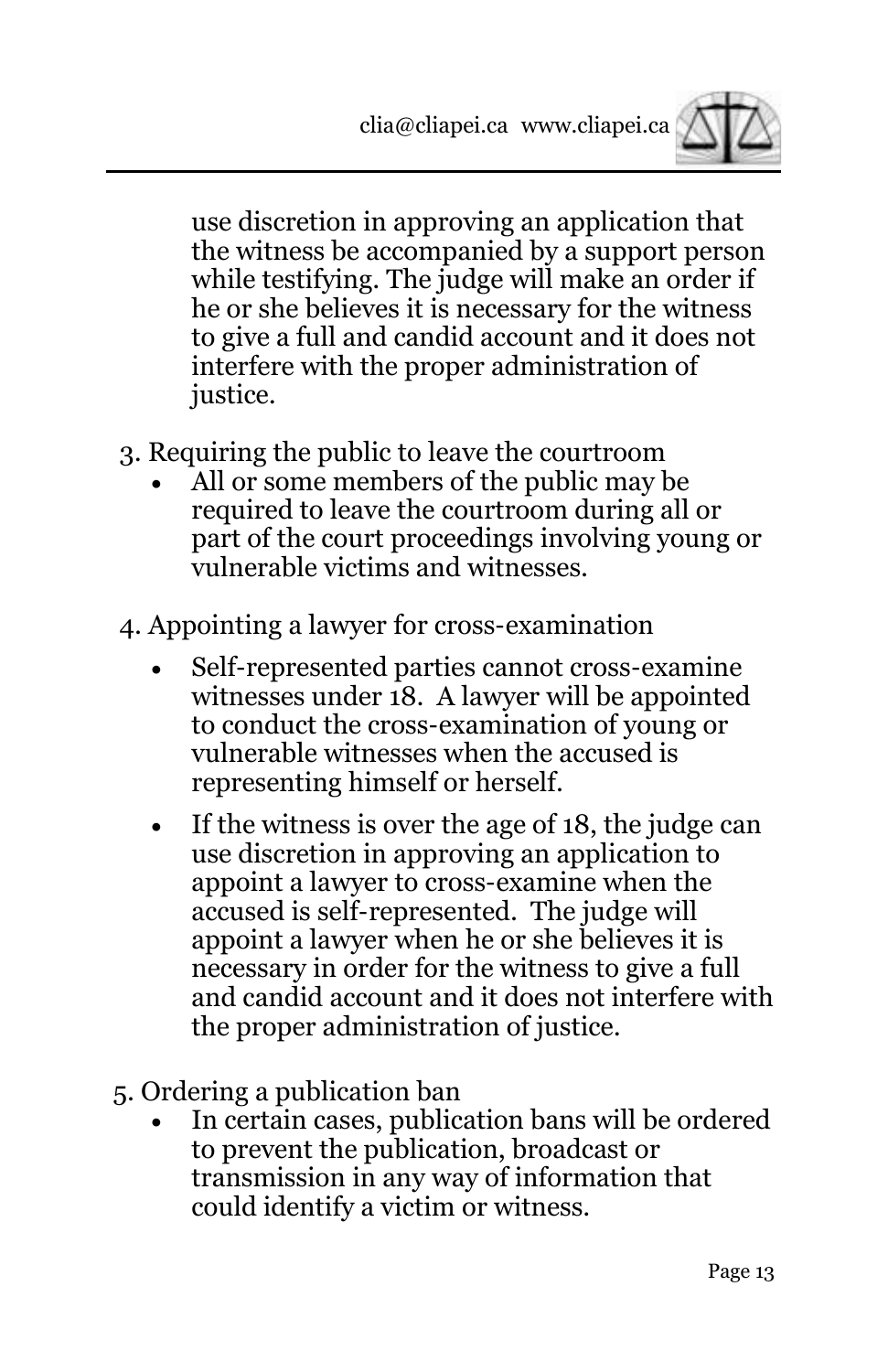

# 6. Using videotaped evidence at trial

The evidence of young or vulnerable victims and witnesses may be videotaped and introduced at trial to spare them from repeating their testimony. However, the victim must testify that the videotaped statement represents the truth and must be available for cross-examination.

# **How do I ask for testimonial aids?**

The victim, the witness or the Crown Attorney can ask the judge for testimonial aids before or during the court proceedings.

# **Who can get testimonial aids?**

When the witness is under 18 or has a physical or mental disability that makes it difficult to testify without an aid, the judge must grant these protections. The only time a judge will not grant the use of testimonial aids is if he or she believes it would interfere with the proper administration of justice.

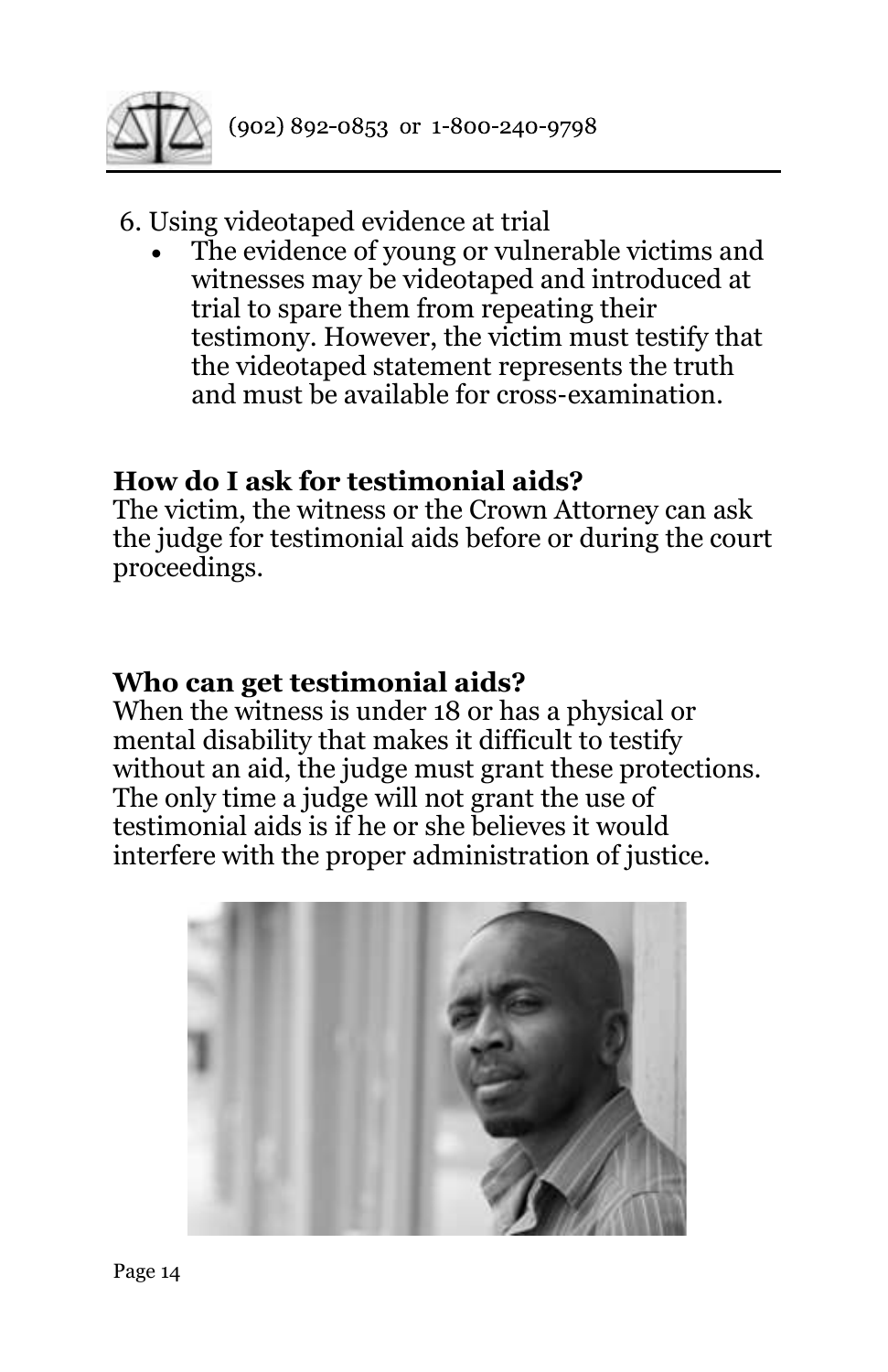

For any other witness, the judge can use discretion in granting these aids. The judge may refuse such aids if he or she believes it would interfere with the proper administration of justice

#### **Disclaimer**

This pamphlet was published by Community Legal Information Association of Prince Edward Island Inc (CLIA). It contains general information about the law*.* It does not contain a complete statement of the law in this area and is not a substitute for legal advice.

If you need legal advice, contact a lawyer. If you do not know a lawyer, call the Lawyer Referral Service (902-892-0853 or 1-800-240-9798). A 45 minute appointment with a lawyer through this service will cost you \$25 plus tax.